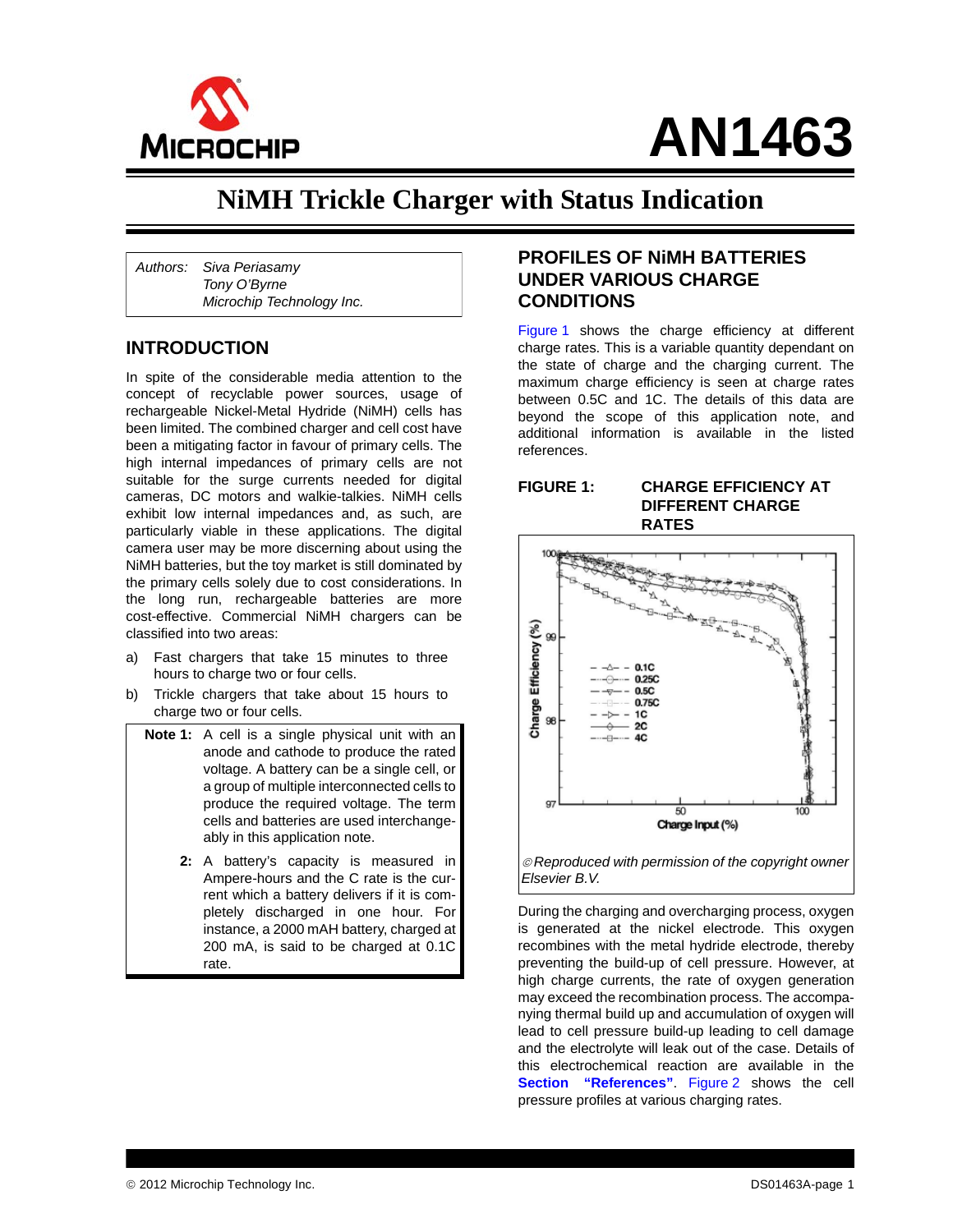# **AN1463**

#### <span id="page-1-0"></span>**FIGURE 2: CELL PRESSURE PROFILES AT VARIOUS CHARGING**



*Reproduced with permission of the copyright owner Elsevier B.V.*

# **FAST CHARGERS**

Fast chargers employ a constant-current charge management algorithm with charge currents from 0.5C to 6C, and are often based on switch-mode controllers. The design would involve consideration to temperature management, EMI and safety. In view of the large charge currents and build up of cell pressure, as seen in [Figure 2](#page-1-0), detection of the charge status and cut-off is

#### <span id="page-1-1"></span>**FIGURE 3: TRICKLE CHARGER**

crucial to avoid cell and charger damage. EMI, safety compliance testing, materials procurement, manufacturing complexity and test complexity add additional costs. Typically, the charge management algorithm would detect charge completion and change the charge profile to a lower charge current, while monitoring for faulty batteries. The following conditions are detected and displayed visually:

- Charge completion
- Insertion of primary cell
- Insertion of a fully charged battery
- Insertion of a shorted cell

The algorithm can charge a partly discharged battery without overcharging it. Some chargers may have additional features to detect special NiMH cells which can handle high charge currents.

A visual display in the form of LEDs or LCDs with an audible alarm may be implemented. The reader can refer to the references at the end for schematics and details of these chargers.

Their higher cost limits their sales to the more discerning customer.

# **TRICKLE CHARGERS**

Commercial trickle chargers do not have any charge management algorithm and the typical charge currents are limited to 0.1C or lower. The charge current is limited by a resistor in conjunction with the transformer impedance, as seen in [Figure 3](#page-1-1), which also explains the basic concept of a trickle charger.

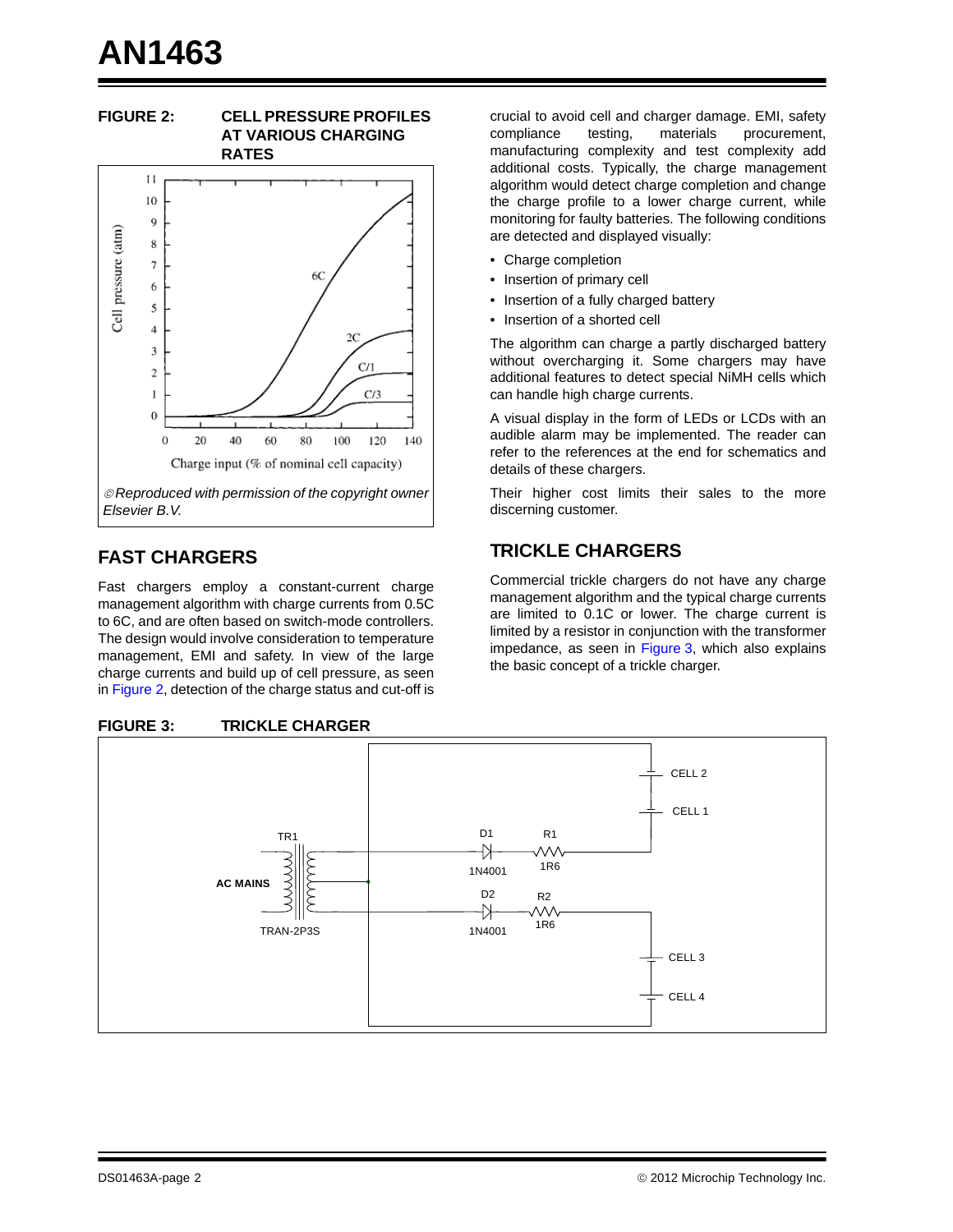This dual channel charger is cheap, uses very few components and the charge current is approximately 0.1C or lower.

Resistors R1 and R2 limit the charge current to the AA cells to approximately 0.1C. Batteries are charged overnight, and the user is expected to remove the cells from the charger after the charge duration. A simple circuit to light LEDs can be added to indicate that the charger is working.

# **TECHNICAL LIMITATIONS**

- a) Inability to detect a primary cell insertion
- b) Inability to detect defective cells
- c) No clear indication that  $15 16$  hours of charge duration has been completed. In most commercial chargers, the LED does not turn off.
- d) Insertion of fully charged or partly charged cells is not detected. As such, overcharge and subsequent damage to the NiMH cells is possible.

# **INTELLIGENT TRICKLE CHARGER DESIGN**

This application note describes a low-cost microcontroller-based trickle charger, that overcomes the prevailing limitations in low-cost trickle chargers by providing intelligence related to charge status and Fault conditions. The document also discusses the use of statistical techniques to develop a robust algorithm resilient to the variation in the measured values. The proposed design allows four NiMH batteries to be charged simultaneously.

The fact that it uses very few components makes it inherently more reliable than a fast charger. The low-charge current facilitates oxygen recombination and the cell pressure will never reach catastrophic levels. As such, it is not necessary to add additional safety circuitry. Moreover, compliance to international safety and emission requirements is easier, as it does not use any switched mode power supplies. A normal 50 or 60 Hz transformer is used to step down the mains voltage. The manufacturing complexity is very low, as it uses commonly available components.

# **DESIGN SPECIFICATIONS**

[Table 1](#page-2-0) outlines the specifications for a low-cost, two-channel intelligent trickle charger.

| <b>Characteristics</b>       | <b>Specification</b>                                                                                                                  |               | <b>Comments</b>                              |  |
|------------------------------|---------------------------------------------------------------------------------------------------------------------------------------|---------------|----------------------------------------------|--|
| Input Voltage                | Nominal<br>230V, 50Hz                                                                                                                 |               | $+5%$<br>$-10%$                              |  |
|                              | Operation                                                                                                                             | $207V - 241V$ |                                              |  |
| Output Voltage               | Nominal                                                                                                                               | 3.0V DC       | No load voltage                              |  |
| Input Protection             | Thermal resistor in transformer                                                                                                       |               |                                              |  |
| Output protection            | Current limit resistor in conjunction with the<br>transformer's impedance and thermal cut-off<br>resistor built into the transformer. |               |                                              |  |
| <b>Display Functionality</b> | <b>Function</b>                                                                                                                       |               | <b>LED Status</b>                            |  |
|                              | Battery not present                                                                                                                   |               | <b>OFF</b>                                   |  |
|                              | Battery present. Charging                                                                                                             |               | ON                                           |  |
|                              | Charge completed                                                                                                                      |               | Flash slowly at a rate of 1-2 seconds        |  |
|                              | <b>Faulty Battery</b>                                                                                                                 |               | Flash fast at a rate of 100-200 milliseconds |  |

### <span id="page-2-0"></span>**TABLE 1: CHARGER DESIGN SPECIFICATIONS**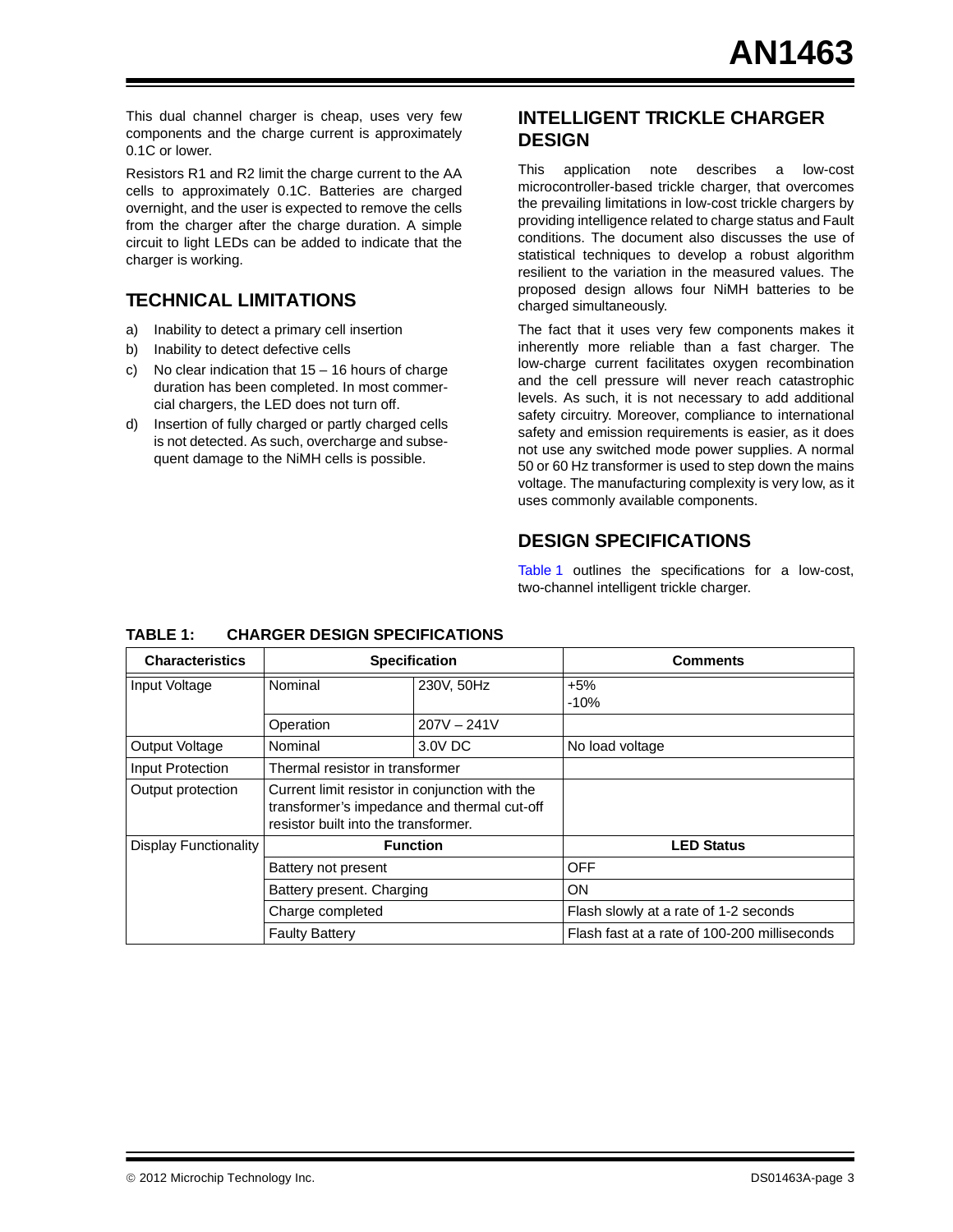The schematic of the proposed charger is shown in [Figure 4.](#page-3-0)



#### <span id="page-3-0"></span>**FIGURE 4: SCHEMATIC OF THE INTELLIGENT TRICKLE CHARGER**

The charger circuit consists of two half-wave rectifiers charging the two series connected cells in each channel. The following calculations represent the nominal values. In reality, the charge current will vary due to the fluctuations in the mains supply, transformer impedance, the battery's residual charge, battery impedances and environment conditions.

The PIC10F222 was chosen due to the small form factor and cost. It has three input/output ports and one input-only port. The internal oscillator is set to 4 MHz, and Timer0 is used as the base clock for the algorithm and the internal Analog-to-Digital Converter is used for measuring the battery voltages.

Pins GP0 and GP1 are used to measure the battery voltages, as well as drive LEDs, in conjunction with GP2. Prior to the ADC measurement, GP2 goes to High and disables LED1 and LED2. After the measurements, GP2 goes to Low to enable the LEDs.

R5 and R6 are current-limiting resistors. Resistors R1 and R2 provide the source impedances to the Analog-to-Digital Converter. They also stop the batteries from powering up the  $\mathsf{PIC}^\circledast$  device via the internal protection diodes. Resistors R10 and R12 are needed to ensure stable voltage readings when pins GP0 and GP1 switch from digital, analog or High-Impedance mode.

The PIC device does not manage the charging process. It provides the intelligence and visual indication to the user to overcome the limitations of an analog trickle charger.

# **CHARGE STATUS DISPLAY**

[Table 1](#page-2-0) shows the display functionality to indicate the charge status with the current software. More complex LED flashing sequences are possible by changes to the display routine.

The charging starts when the charger is plugged into the mains, and stops when the charger is removed. A power recycle, by removing the charger from the mains socket to reset the PIC device, is required if a faulty battery is detected.

# **CALCULATIONS**

Ignoring the power consumption of the electronic components, the overall efficiency of the charger can be calculated.

- Fractional VA rated transformer efficiency is typically 75%.
- Half-Wave rectifier efficiency is 40%
- Battery charge efficiency at 0.1C is 98%.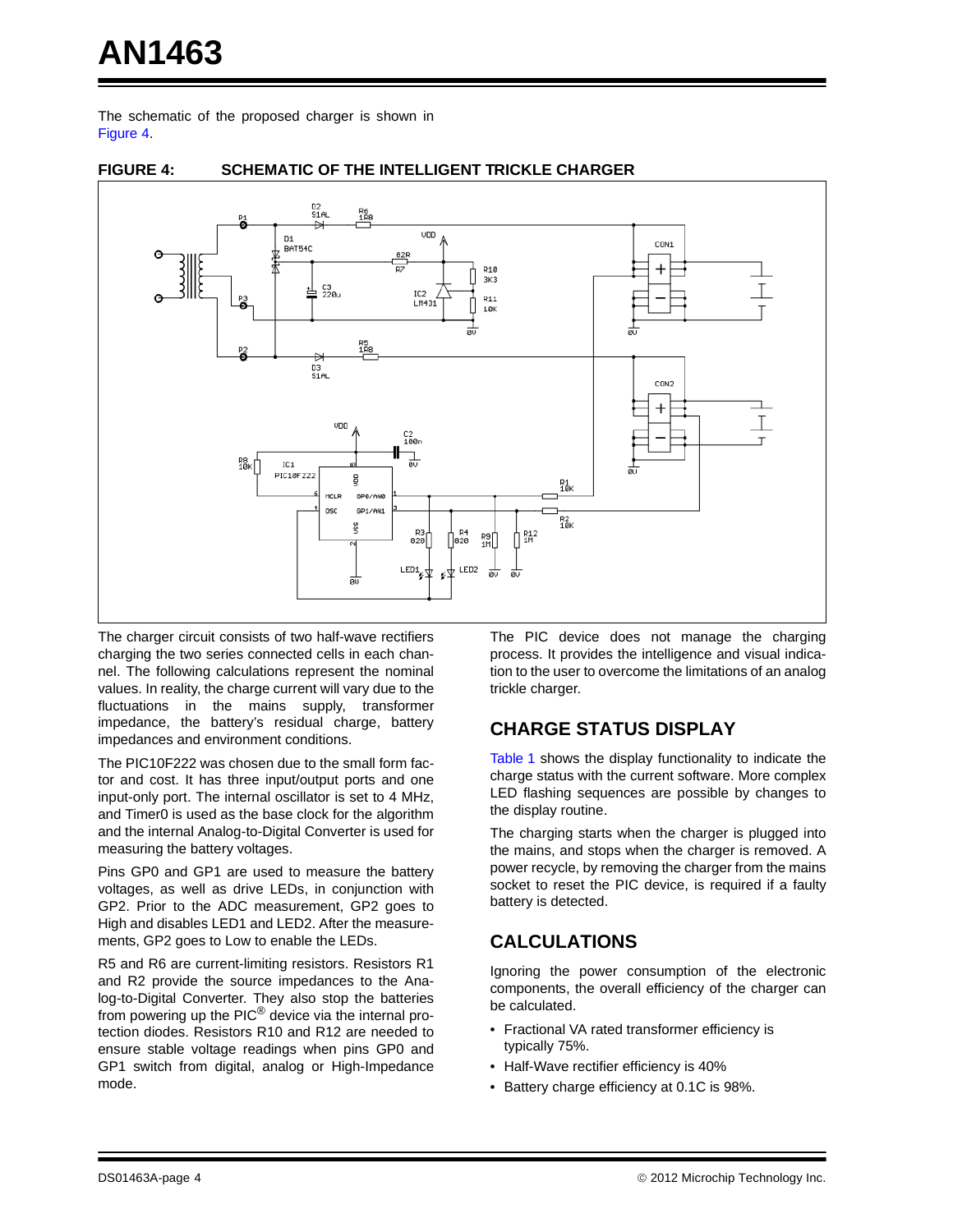The overall efficiency of this charger is therefore ([Equation 1\)](#page-4-0):

#### <span id="page-4-0"></span>**EQUATION 1:**

$$
\eta = 0.75 \times 0.4 \times 0.98 = 29\%
$$

Even though the charge efficiency is 29%, the lower cost with the added intelligence will make this an attractive proposition.

Fractional VA-rated transformers are small transformers used in consumer appliances. The primary current is less than 1 amp, and these transformers exhibit poor voltage regulation. The figures below show the measured values in the prototype unit tested.

*Secondary Peak Voltage: Vp = 10.0V (no load)*

*Secondary Peak Voltage: Vp = 8.1V (full load)*

This translates to rms values of 7.07V and 5.73V, respectively.

#### **EQUATION 2: TRANSFORMER REGULATION**

| $Transformer Regulation =$ | $Vno_{load} - Vfull_{load}$ |
|----------------------------|-----------------------------|
|                            | $Vfull_{load}$              |

The transformer regulation was calculated to be 23.4% and must be factored into the design.

The average voltage VDC after the diode drop is given by the equation below.

#### **EQUATION 3: DC VOLTAGE**

 $VDC = \frac{Vm}{m}$  $=\frac{Vm}{\pi} - 0.7$ **Where**  $VDC = DC$  voltage Vm = Peak value of the AC voltage

The values below were thus calculated:

#### **EQUATION 4:**

$$
\textit{VDC}_{\textit{noload}} = 2.5 \textit{Volts}
$$

At first glance, it appears that the calculated average voltage is insufficient to charge the battery. However, as seen in [Figure 7](#page-7-0), charging takes place during the positive cycle where the voltage has a peak value of 8.1V. The voltage waveforms show a voltage of 2.74 volts at the battery terminals, and an average load current of 169 mA after about 10 minutes of charging. In reality, the current flow into the battery is discontinuous.

The charge current starts at a value of about 200 mA and drops over time as the battery voltage rises. The charge current would also fluctuate slightly in line with the mains supply fluctuations. Hence, the charge time

cannot be calculated precisely. Taking a nominal charge current of 170 mA and charge efficiency of about 80%, the total time to charge a 2000 mH battery is expected to take 14 hours.

# **CONTROL STRATEGY AND ALGORITHM**

The performance of the charger based on the proposed concept is affected by the following parameters:

- Component tolerances
- Poor transformer regulation
- Measurement errors in the ADC
- Environmental effects such as the mains voltage fluctuation and temperature
- The large ripple due to the half-wave rectifier

The impact of component and environmental variations can be minimized by developing an algorithm based on statistical techniques. Details of this technique will be discussed in the subsequent sections. The key parameter, the ADC values of the voltage at the battery terminals, is characterized using statistical techniques to develop a robust algorithm. For large volume production, it is recommended that this parameter be refined using larger samples.

<span id="page-4-1"></span>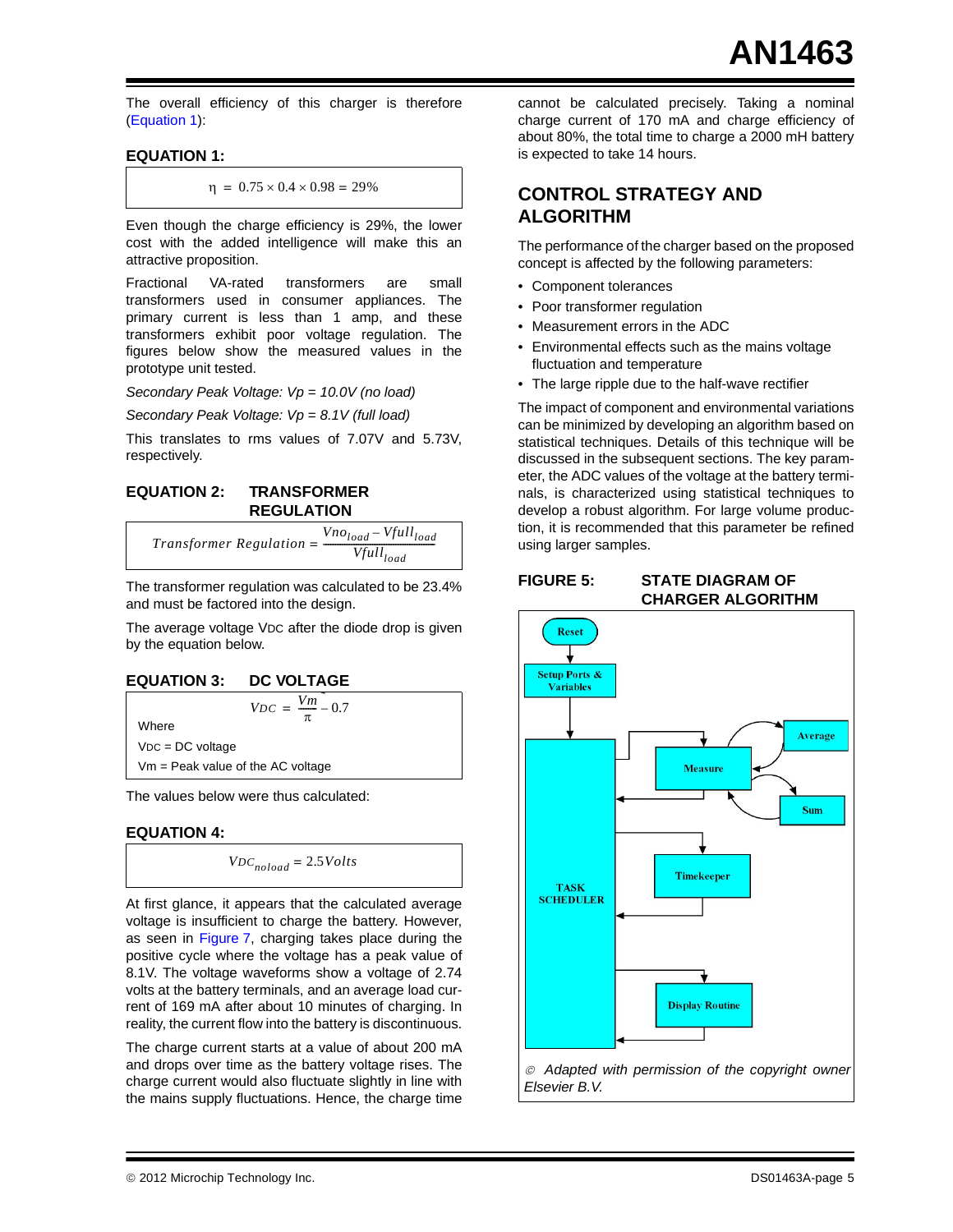# **DESCRIPTION OF THE CONTROL STRATEGY**

The control strategy is based on a cooperative multitasking state machine. Discussion of a multitasking state machine is outside the scope of this application note, and the references at the end of this application note provide more details. The task scheduler employs a round-robin task management mechanism, and transfers control to the other tasks in a sequential manner, as all tasks have equal priority. However, some tasks were executed only if certain time constraints were met. For instance, ADC measurements were taken at certain time intervals. [Figure 5](#page-4-1) outlines the key modules of the state machine.

The following features of the PIC10F222 required a unique arrangement in the implementation of the different software modules:

- Program Memory: 512 words
- Data Memory: 23 bytes
- Program Counter: 9 bits wide

In a CALL instruction, PC<8> is cleared and, therefore, calls or computed jumps are limited to the first 256 locations. In a GOTO statement, bits 8:0 allow access to the entire 512 locations. The Stack size of two limits the usage of nested routines and imposed additional constraints on CALL instructions.

Brown-out Reset is not available and would require an external circuitry. In this design, this feature has been omitted for simplicity and cost consideration.

Timing – Timer0 provides the system timing tick of one millisecond. The countdown rollover is detected by checking the timer's contents. If the countdown occurs when the PIC device is executing some other task, the countdown will be missed.

# **CODE DEVELOPMENT**

Relocatable code using Microchip's assembler, MPASM™, is used to implement the control algorithm. This facilitates modular and reusable code development. The specific modules forming the different tasks are shown in [Figure 5](#page-4-1). Additional sub-modules (e.g., averaging algorithm), add to the flexibility. However, the constraints imposed for the CALL statements limit the number of independent modules. The code sections, which are automatically assigned by the linker, did not allow efficient utilization of the program memory.

The constraints imposed by the linker and the CALL statements are overcome by:

- Creating non-reusable modules within a major module (source file) in conjunction with GOTO statements. [Figure 6](#page-5-0) shows an example of the actual implementation of the code in the form of non-reusable modules.
- Manually assigning the code-sections for the reusable and non-reusable modules.

<span id="page-5-0"></span>



## **SOFTWARE MODULE**

A brief description of the key software modules is given in the sections below.

# **TASK SCHEDULER**

The task scheduler employs a round-robin task management mechanism and transfers control to the other tasks in a sequential manner. This is referred to as cooperative multitasking and depicted in [Figure 5](#page-4-1). When first plugged to the mains the LEDS are switched on for a period of about one minute to indicate to the user that the charger is working. Full execution of the multi-tasking algorithm begins after this delay. All tasks have equal priority and control is returned to the task scheduler at the end of each task. A software-based task prioritization is possible, but was deemed unnecessary.

The task scheduler also decides if the charge cycle has been completed and sets the appropriate flag in the Charge\_Status\_Register.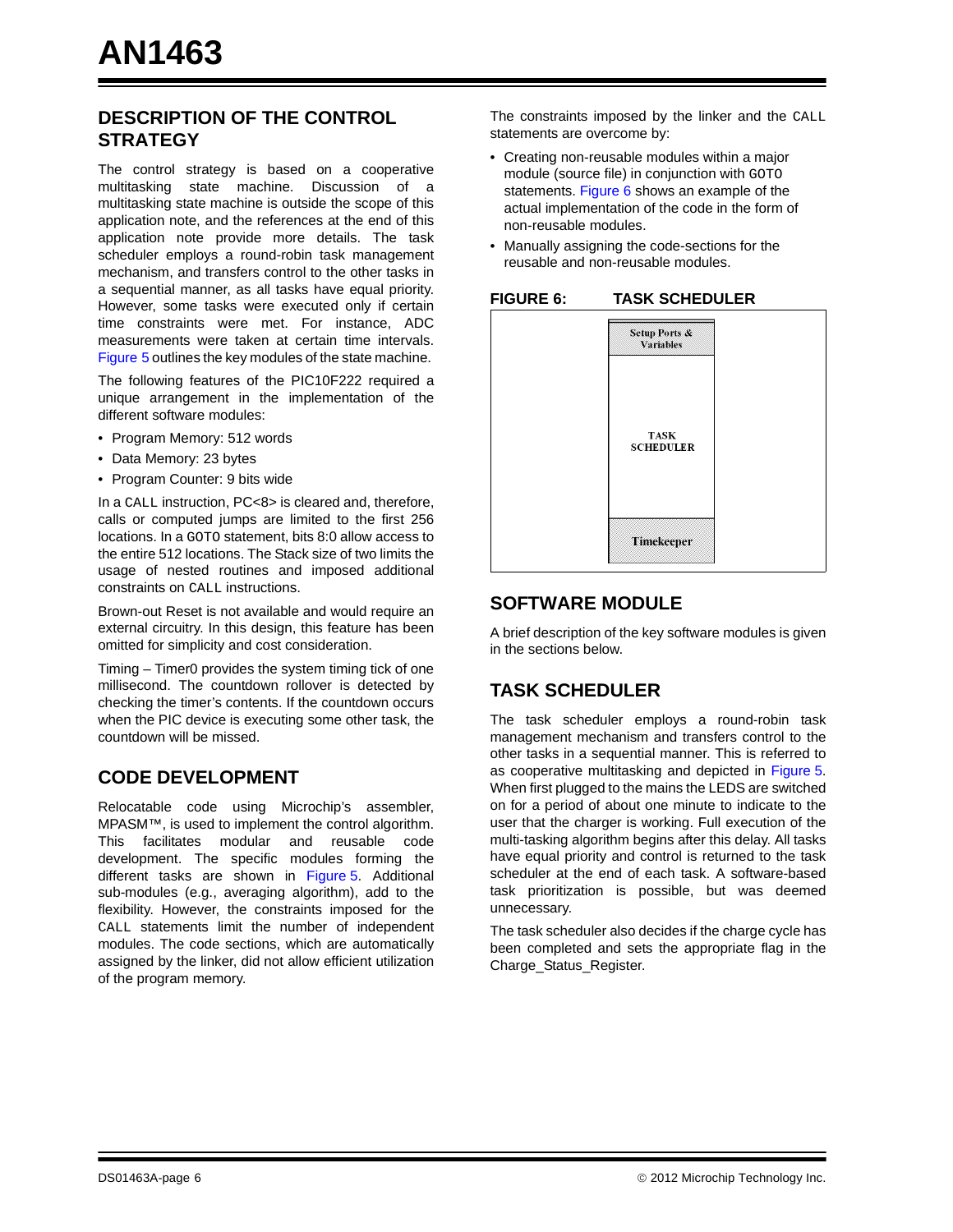# **TIME KEEPER**

The single timer in the PIC10F222 was configured to provide a system timer tick every millisecond and the timer rollover is confirmed by checking the zero flag in the STATUS register. A number of counters are used to multiply this one millisecond tick into 100 milliseconds, seconds, minutes and hours in the timekeeper module.

| 100 millisecond<br>Counter | Used to implement the LED<br>flashing rate for a Fault condition            |
|----------------------------|-----------------------------------------------------------------------------|
| 1 Second<br>Counter        | Used to implement the LED<br>flashing rate to indicate charge<br>completion |
| 1 Hour Counter             | Used to implement the stipulated<br>charge time.                            |

It is not possible to ensure that the timer tick is detected on every occasion and ensure that the co-dependent timer counters are incremented at the right time. If the rollover occurs when the program is executing another task, for example, the MEASURE routine, the timer rollover will be missed. Moreover, the execution time of the MEASURE routine is also dependent on certain conditions within this module. However, this error in timing is insignificant in comparison to the charging duration of 14 hours and ADC sampling interval of one to two minutes.

# **MEASURE**

This module is responsible for measuring the battery voltages at both channels. Due to the long time response of the charging process, a measurement every minute or more is sufficient. The presence of the batteries in each channel is checked regularly in case the battery was removed or the battery was shorted. If no batteries are detected, then no further measurement will take place and the corresponding display routine will display the "no battery" status. The designer should ensure that the mechanical design of the charger will prevent the end user from inserting or replacing the batteries while the charger is plugged into a wall socket.

The PIC device takes 16 readings in a sequential manner on each channel and an averaging algorithm is used to filter any noise. The averaged voltage values for both channels are stored for subsequent processing.

The stored voltage values are checked for possible Fault conditions. Flags related to a Fault condition are set if the measured voltages fall outside the predefined boundaries. The boundaries and the techniques to detect faults or the battery status were defined by characterizing the variation of the measured voltages using statistical techniques. A brief description of the statistical techniques employed is explained in the subsequent sections.

# **DISPLAY ROUTINE**

This module is responsible for flashing the LEDs in a manner outlined in [Table 1.](#page-2-0) On entry to this routine, pin GP2 is set to Low. GP0 and GP1 are set to digital output. The decision to switch on a specific LED and/or select an appropriate LED flashing rate is based on the flags in the two registers, Charge\_Status\_Flag and the Time\_Keeper\_Flag. These flags are set or cleared in the timekeeper or measure modules.

# **PROTEUS AND MPLAB® SIM**

The simulation was carried out in Proteus and MPLAB SIM. Proteus is a package that allows schematic capture, interactive simulation and PCB layout. It can be used as a stand-alone package or via MPLAB<sup>®</sup> IDE. Typically, MPLAB IDE will generate error messages related to syntax. However, Proteus displays errors related to device configuration settings (e.g., ADC configuration errors, etc.). It also has a range of virtual instruments such as oscilloscopes, voltage and current probes. Proteus proved to be an invaluable tool that allowed about 60% of the software development and testing to be completed without actually wiring the circuit. MPLAB SIM allowed the Analog-to-Digital Converter and timing issues to be verified before debugging the code using the debug header AC162070.

# **TESTING**

Each module was developed with the primary code and a test code integrated into the source file. Subsequently, all the modules were combined and tested in conjunction with a test module. However, the memory constraints explained earlier limited this approach. As such, the final phase of testing had to be carried out using the debug header.

# **EXPERIMENTAL RESULTS**

[Figure 7](#page-7-0) shows the charge current, output voltage of the transformer and the voltage at the battery terminals. These values correlate to the calculated values reasonably well. The variation was due to a slight distortion in the waveform at the transformer output terminals. This distortion may be due to the imperfect mains waveforms or due to the step-down transformer's characteristics.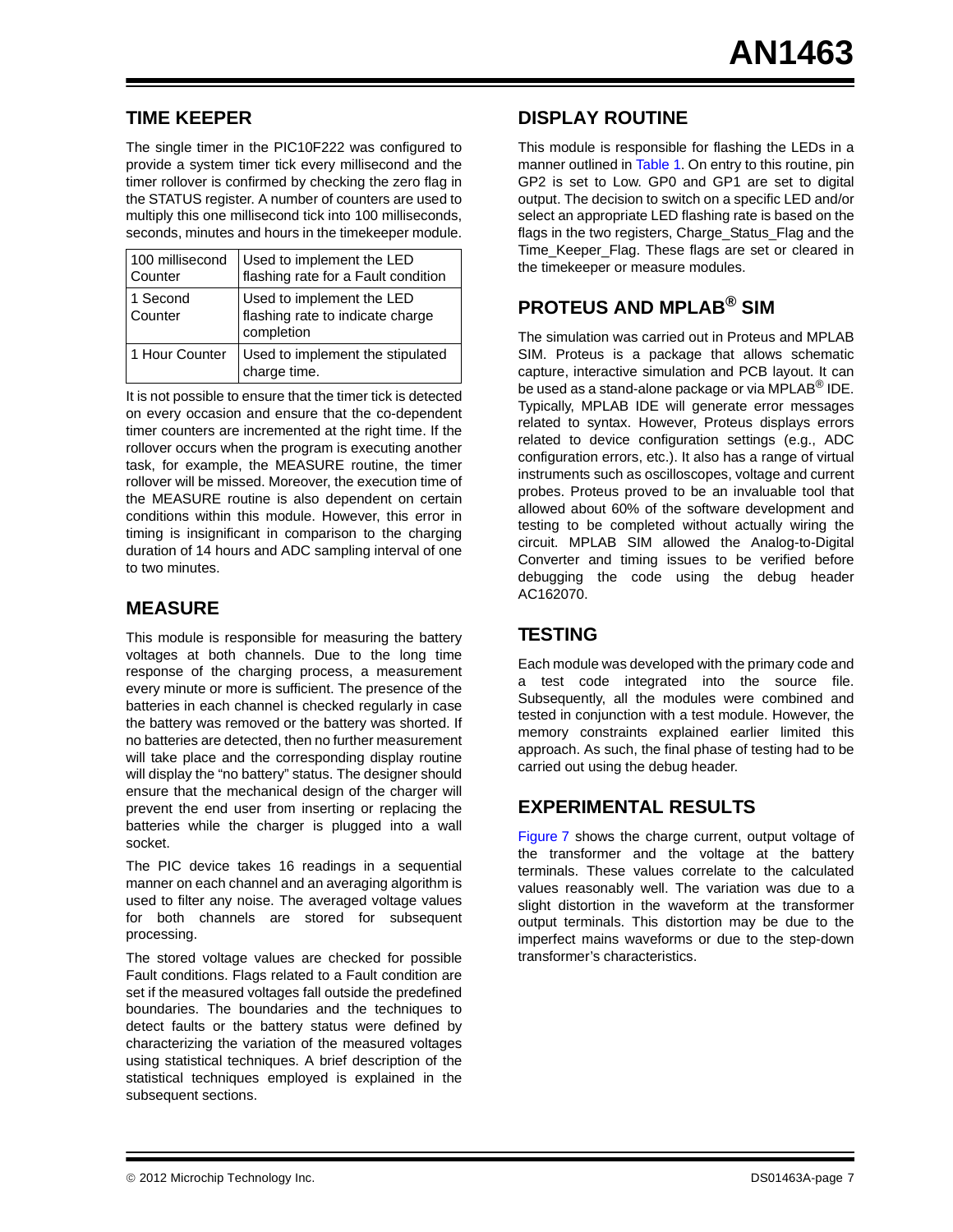# **AN1463**

<span id="page-7-0"></span>

# **VOLTAGE MEASUREMENT**

The accuracy of the voltage measurements using the PIC10F222 ADC is crucial to the successful implementation of the charger algorithm. The charger's voltage has a certain amount of ripple when the battery is present and a significant amount of ripple when the battery is not present. The boundary conditions to determine the battery present, no battery or primary cells are affected by the parameters described previously, which are outside the designer's control. However, the ADC resolution and error can be quantified.

# **ADC ERROR**

The maximum ADC errors from the data sheet are shown below.

 $EIL = Integral error = ±1.5LSB$ 

EDL = Differential error = -1 <EDL< +1.5LSB

 $E$ OFF = Offset error =  $\pm$ 1.5LSB

 $EGN = Gain error = ±1.5LSB$ 

#### **EQUATION 5:**

The cumulative error = 
$$
\sqrt{EIL^2 + EDL^2 + EOFF^2 + EGN^2}
$$
  
=  $\sqrt{1.5^2 + 1.5^2 + 1.5^2 + 1.5^2}$   
= 3 bits

A pair of discharged NiMH cells gave an average voltage of 2.72 volts after a charge time of 15 minutes. Random voltage measurements carried out by the PIC device correlated well to the voltmeter readings. The sample size of 20 measurements taken randomly was considered statistically significant for this application note.

Due to the small charge current, the voltage rise over time was slow and reached a peak voltage of 2.92 volts after 14 hours. [Figure 8](#page-8-0) shows the voltage and current profile of a trickle charger that was plugged into the mains socket and run for about 15 hours. The charge current profile reflects the mains voltage disturbances.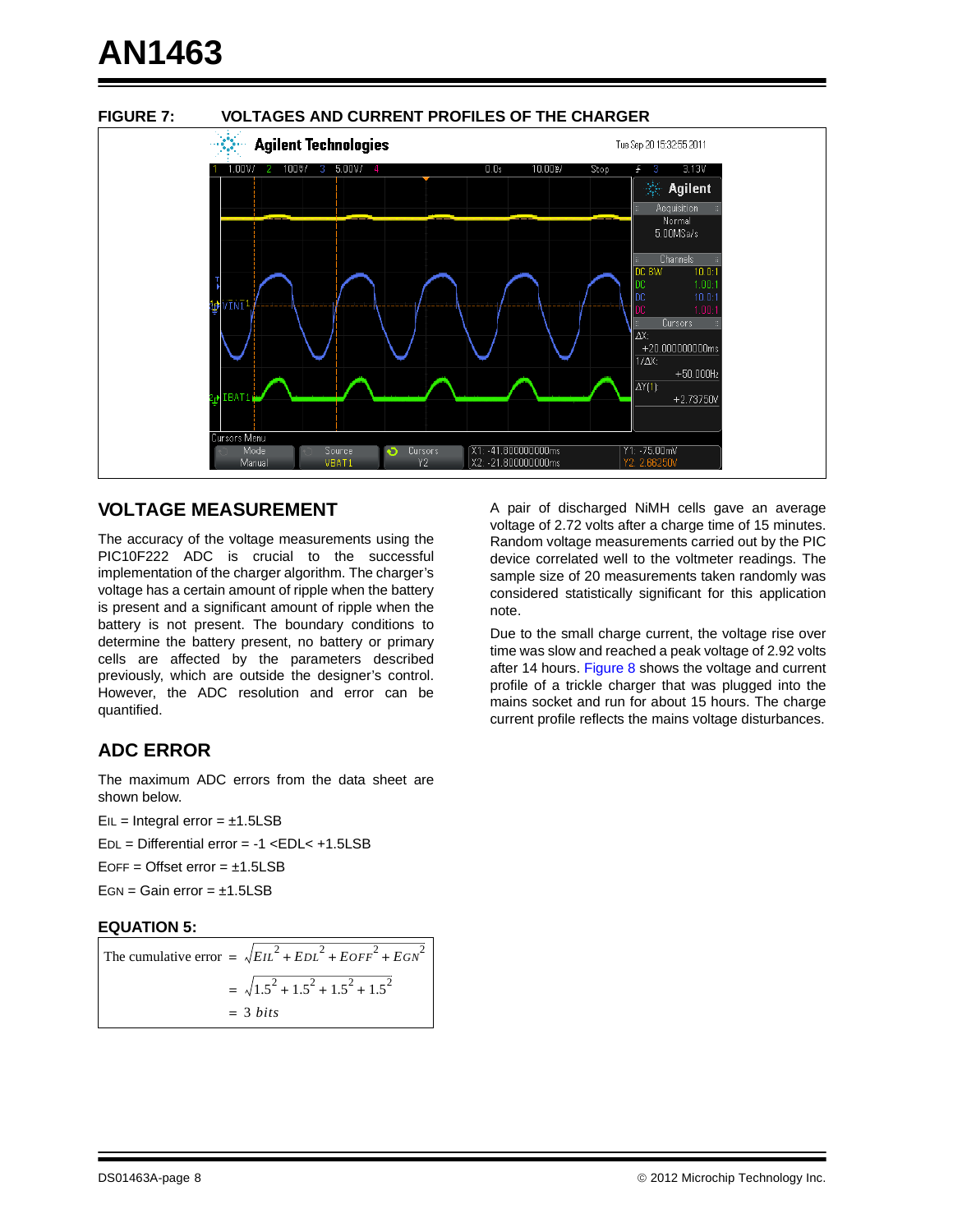<span id="page-8-0"></span>

#### **Statistical Analysis**

The correct measurement of the voltage affects the successful implementation of the algorithm in this product. The variability introduced by a range of factors outlined in earlier sections represents a significant challenge in light of the cost constraints without compromising the quality and performance. Hence, it is necessary to measure and analyze this variation using statistical techniques. This approach will minimize producibility issues related to design, process and material variation.

The reader is encouraged to refer to the listed references for additional information on the application of statistical techniques to develop a robust product.

The proposed technique is consistent with Process (Machine) Capability Analysis used to quantify the process variation and in this case, was adopted to determine the optimum boundary values for the algorithm. Typically, a product that meets the six sigma process capability standard is considered acceptable. The parameter (variable) in this case is the ADC value representing the voltage at the battery terminals.

A brief explanation of the following statistical terms is required to explain the application of Statistical Analysis of the key variable, namely the ADC values.

| Nominal                                    | The calculated or<br>design value.                                                                                                                                                                         |
|--------------------------------------------|------------------------------------------------------------------------------------------------------------------------------------------------------------------------------------------------------------|
| Delta                                      | Tolerance.                                                                                                                                                                                                 |
| Lower Specification Limit (LSL)            | The nominal value<br>minus the<br>tolerance.                                                                                                                                                               |
| Upper Specification Limit (USL)            | The nominal value<br>plus the tolerance.                                                                                                                                                                   |
| Mean $(\mu)$                               | The central<br>tendency of the<br>variable.                                                                                                                                                                |
| Standard deviation $(\sigma)$              | Also referred to as<br>sigma, is a<br>measure of the<br>variation.                                                                                                                                         |
| Process capability Index $(C_{\text{pk}})$ | A measure of the<br>process capability.<br>A value of 1.33<br>signifies<br>conformance to the<br>six sigma<br>standards, required<br>for commercial<br>products in<br>non-safety critical<br>applications. |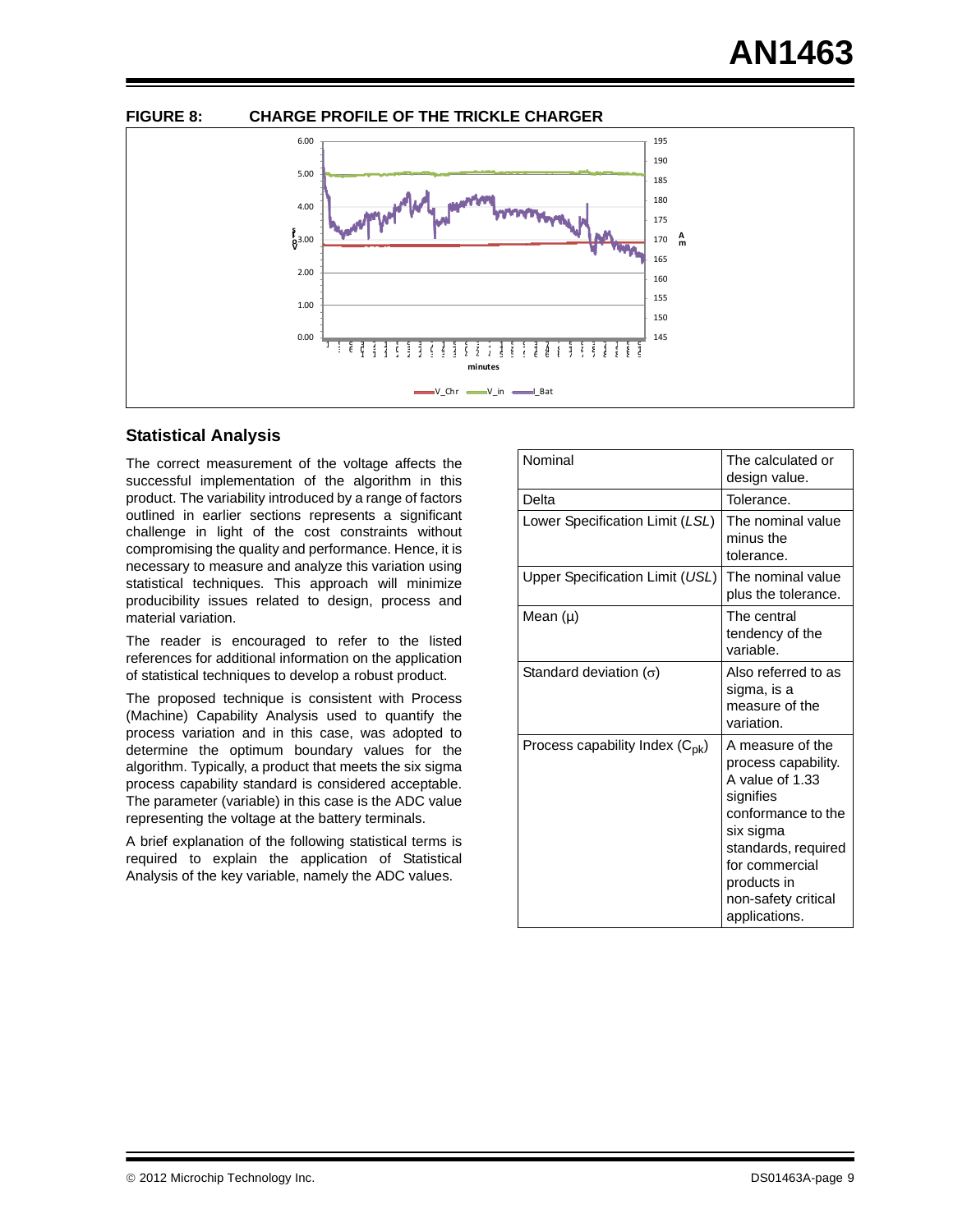## **VOLTAGE MEASUREMENT WITH GOOD NiHM BATTERIES**

The battery voltage is 2.72 volts after about 15 minutes of charging. 2.72 volts is equivalent to the ADC result of 211 using the VDD of 3.3 volts as reference. As such, the specification for the voltage is given by:

Nominal = 211

Delta =  $3$  (this is the ADC error)

The measured values were analyzed and plotted using an evaluation version of the *STATISTICA*, a statistical analysis software from Statsoft Inc. The statistical distribution and computed process values are shown in Figure 9. These did not meet the normal distribution requirements and the calculated process capability index  $C_{pk}$  did not meet the six sigma standards. An abnormal characterization technique due to characterization technique due to Johnson-Pearson also did not provide an acceptable  $C_{pk}$ .

#### <span id="page-9-0"></span>**FIGURE 9: STATISTICAL DISTRIBUTION WITHOUT CORRECTION**



#### **TABLE 2: PROCESS VALUES WITHOUT CORRECTION**

| -3.000 *Sigma=189.167 +3.000 *Sigma=232.533  |              |  |  |  |
|----------------------------------------------|--------------|--|--|--|
| <b>Parameter</b>                             | <b>Value</b> |  |  |  |
| Lower Specification Limit                    | 208.0000     |  |  |  |
| Nominal Specification                        | 211.0000     |  |  |  |
| <b>Upper Specification Limit</b>             | 214,0000     |  |  |  |
| CP (potential capability)                    | 0.1384       |  |  |  |
| Sigma                                        | 7.22769      |  |  |  |
| CR (capability ratio)                        | 7.2277       |  |  |  |
| CPK (demonstrated excellence)                | 0.1314       |  |  |  |
| CPL (lower capability index)                 | 0.1314       |  |  |  |
| CPU (upper capability index)                 | 0.1453       |  |  |  |
| K (non-centering correction)                 | 0.0500       |  |  |  |
| CPM (potential capability II)                | 0.1383       |  |  |  |
| © Created with permission from Statsoft Inc. |              |  |  |  |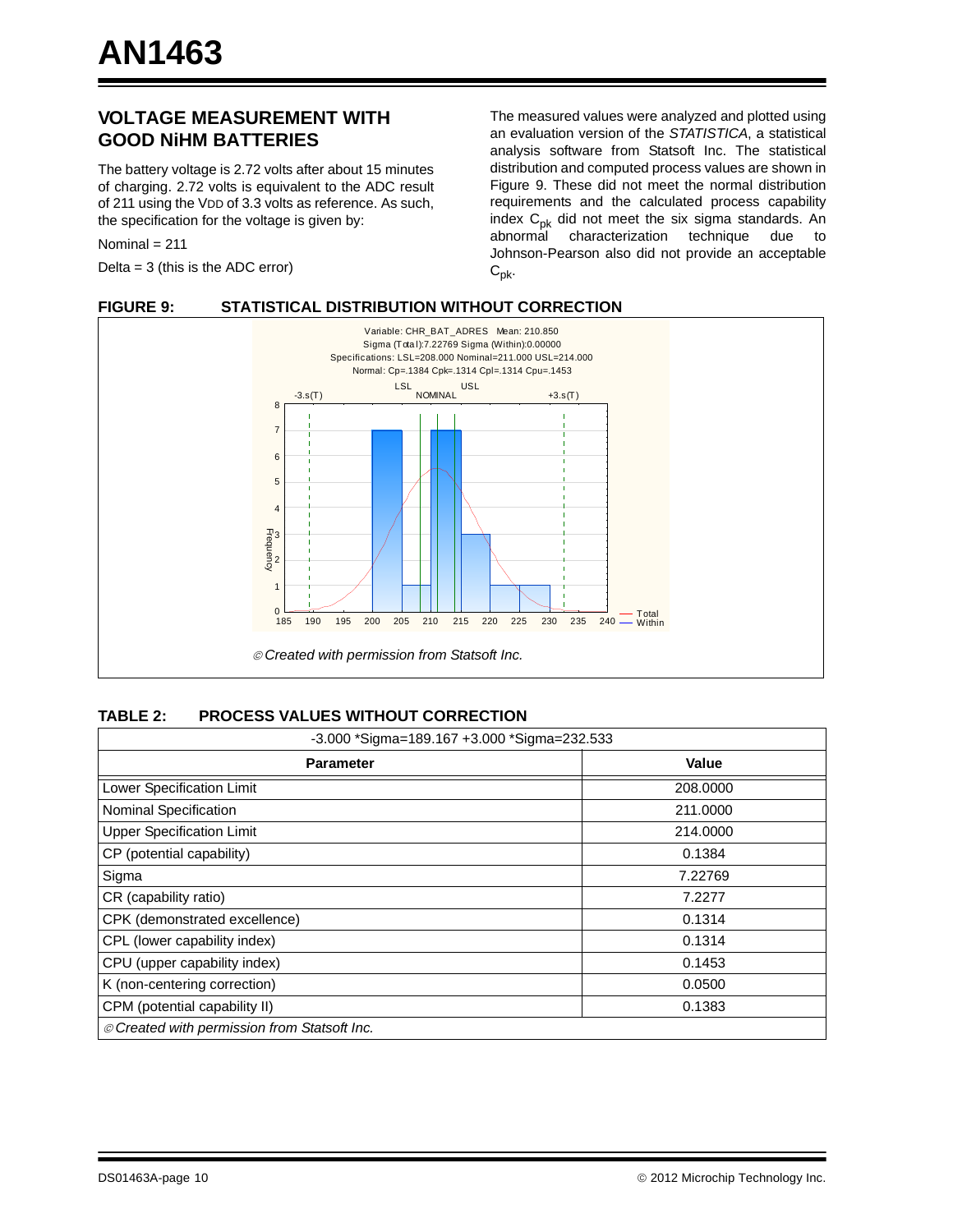| .                                            |                 |                           |                 |                           |  |
|----------------------------------------------|-----------------|---------------------------|-----------------|---------------------------|--|
|                                              | <b>Observed</b> | <b>Percent - Observed</b> | <b>Expected</b> | <b>Percent – Expected</b> |  |
| Above USL:                                   |                 | 25.00000                  | 6.62964         | 33.14822                  |  |
| <b>Below LSL:</b>                            |                 | 35,00000                  | 6.93347         | 34.66735                  |  |
| <b>Total</b>                                 | 12              | 60.00000                  | 13.56311        | 67.81557                  |  |
| © Created with permission from Statsoft Inc. |                 |                           |                 |                           |  |

<span id="page-10-0"></span>**TABLE 3: PROBABILITY OF FAILURE-ESTIMATION**

The chances of the measurement values exceeding the specification boundaries can be estimated and is shown in [Table 3.](#page-10-0) Given the significant potential for failures, the solution was to extend the lower and upper specification to the six sigma standard which would ensure a  $C_{pk}$  of 1.33 or higher.

Based on [Figure 9,](#page-9-0) the specification limits were redefined as follows:

Lower Specification Limit (LSL) = 185

Upper Specification Limit (USL) = 235

[Figure 10](#page-10-1) shows the results from the redefined specification limits.

<span id="page-10-1"></span>

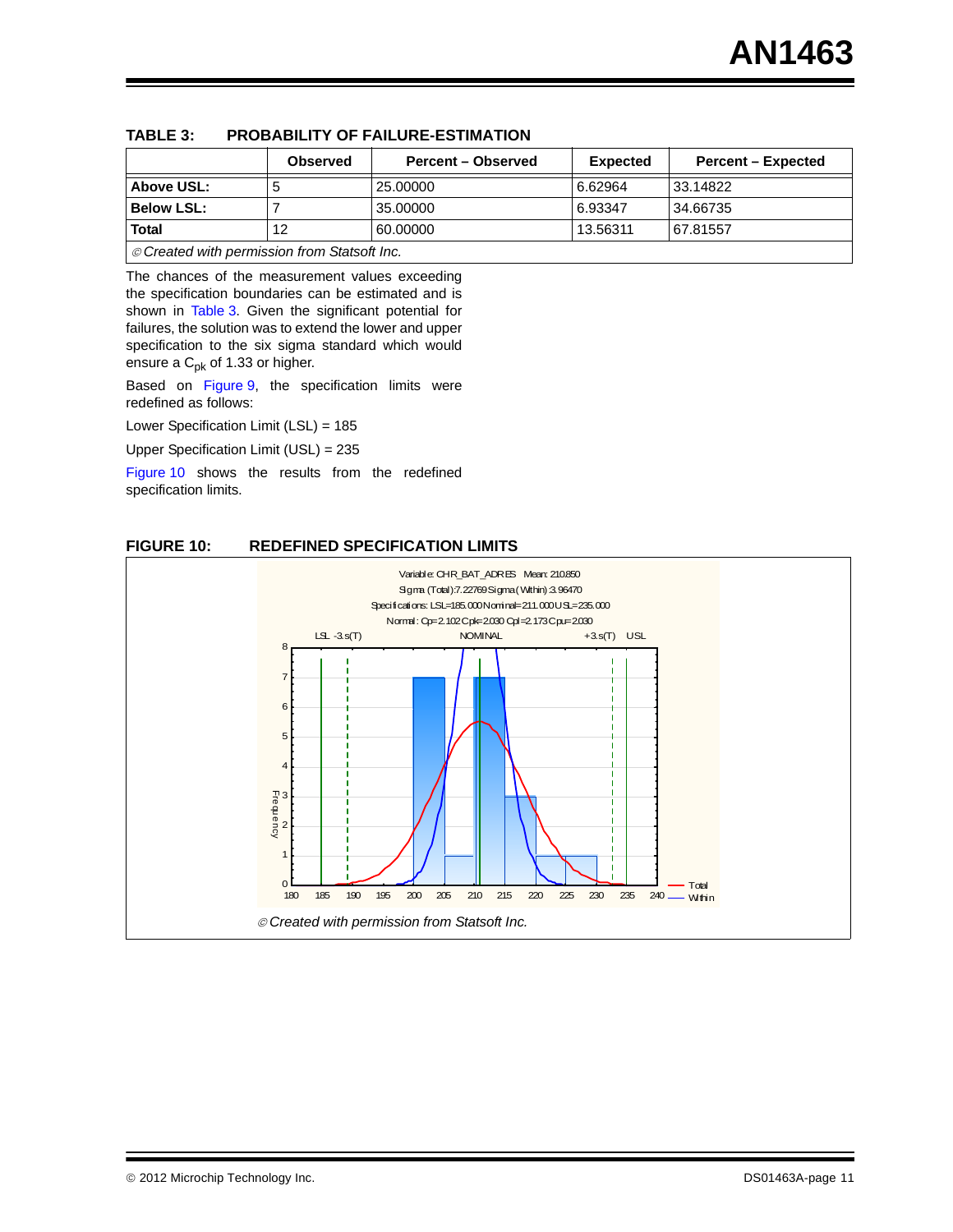#### **TABLE 4: PROCESS VALUES WITH REDEFINED SPECIFICATION LIMITS**

|                                              | Normal-<br><b>Distribution</b> |  |  |
|----------------------------------------------|--------------------------------|--|--|
| Lower Specification Limit                    | 185.0000                       |  |  |
| Nominal Specification                        | 211.0000                       |  |  |
| <b>Upper Specification Limit</b>             | 235.0000                       |  |  |
| Lower Perc. Value: .135                      | 198.9559                       |  |  |
| Median (50%) Value: 50.000                   | 210.8500                       |  |  |
| Upper Perc. Value: 99.865                    | 222.7441                       |  |  |
| CP (potential capability)                    | 2.1019                         |  |  |
| sigma                                        | 7.22769                        |  |  |
| CR (capability ratio)                        | 0.4758                         |  |  |
| CPK (demonstrated excellence)                | 2.0304                         |  |  |
| CPL (CP, lower)                              | 2.1733                         |  |  |
| CPU (CP, upper)                              | 2.0304                         |  |  |
| K (non-centering correction)                 | 0.0340                         |  |  |
| © Created with permission from Statsoft Inc. |                                |  |  |

#### **TABLE 5: PROBABILITY OF FAILURE WITH REDEFINED SPECIFICATION LIMITS**

|                                              | <b>Observed</b> | <b>Percent - Observed</b> | <b>Expected</b> | <b>Percent – Expected</b> |
|----------------------------------------------|-----------------|---------------------------|-----------------|---------------------------|
| <b>Above USL:</b>                            |                 | 0.00                      | 0.008338        | 0.041691                  |
| <b>Below LSL:</b>                            |                 | 0.00                      | 0.003482        | 0.017410                  |
| Total                                        |                 | 0.00                      | 0.011820        | 0.059101                  |
| © Created with permission from Statsoft Inc. |                 |                           |                 |                           |

The revised C<sub>pk</sub> value exceeded the six sigma standards. The probability of some measurements exceeding the specification boundaries is shown in [Table 3.](#page-10-0) The small probability of failure is acceptable and the revised LSL and USL were used to define the boundary conditions in the algorithm.

# **VOLTAGE MEASUREMENT WITHOUT BATTERIES**

In order to detect that the batteries are not present, accurate measurement of the voltage at the battery terminals is important. The voltage waveform at the battery terminals without any inserted batteries is shown in [Figure 11.](#page-12-0) An algorithm based on this waveform will be complicated.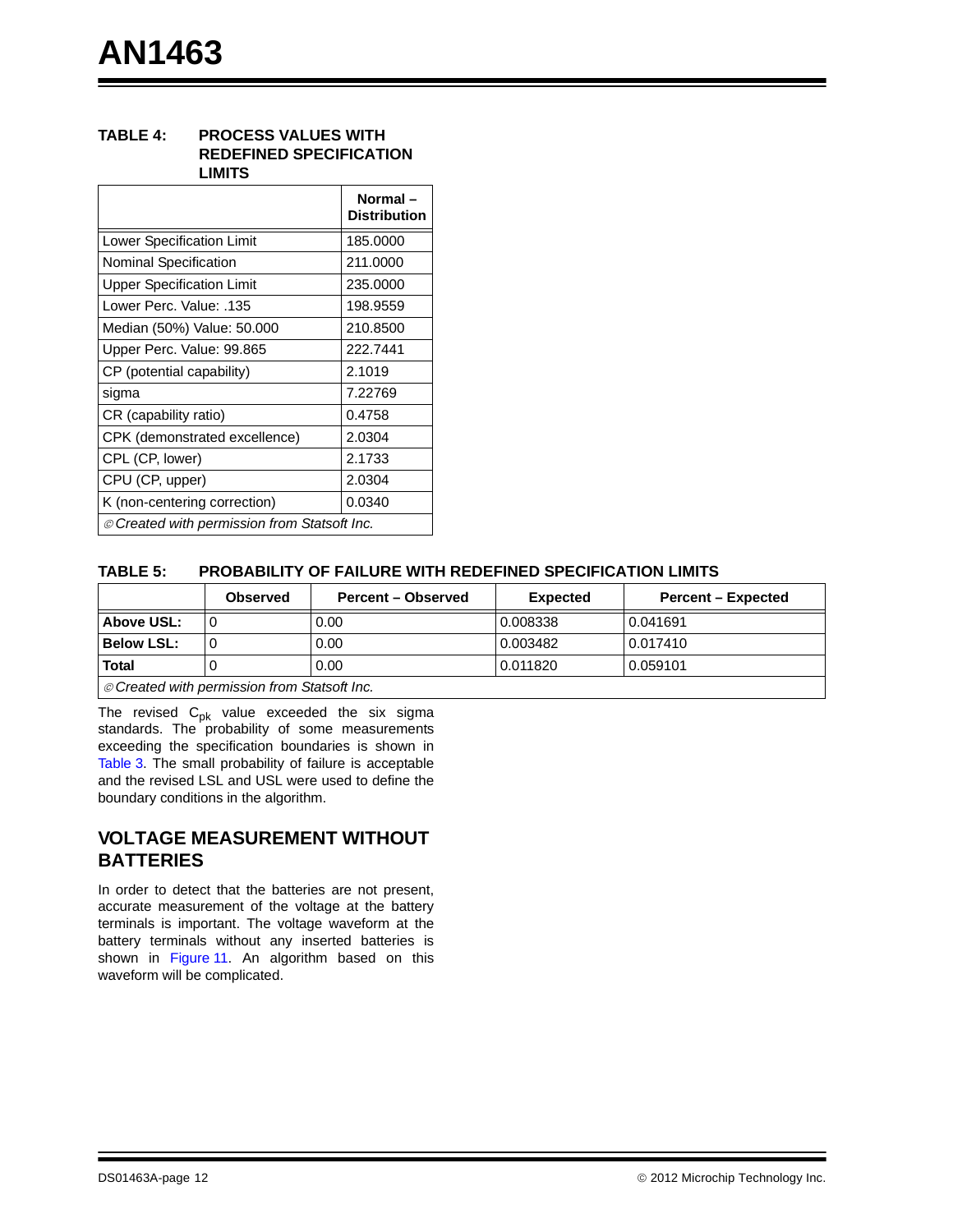<span id="page-12-0"></span>

The irregular waveform, due to the PIC10F222 internal clamping diode, was removed when the PIC device I/O pin was set to analog together with a resistor between the I/O pin and ground. The resulting half-wave rectifier waveform is shown in [Figure 12](#page-12-1).

<span id="page-12-1"></span>

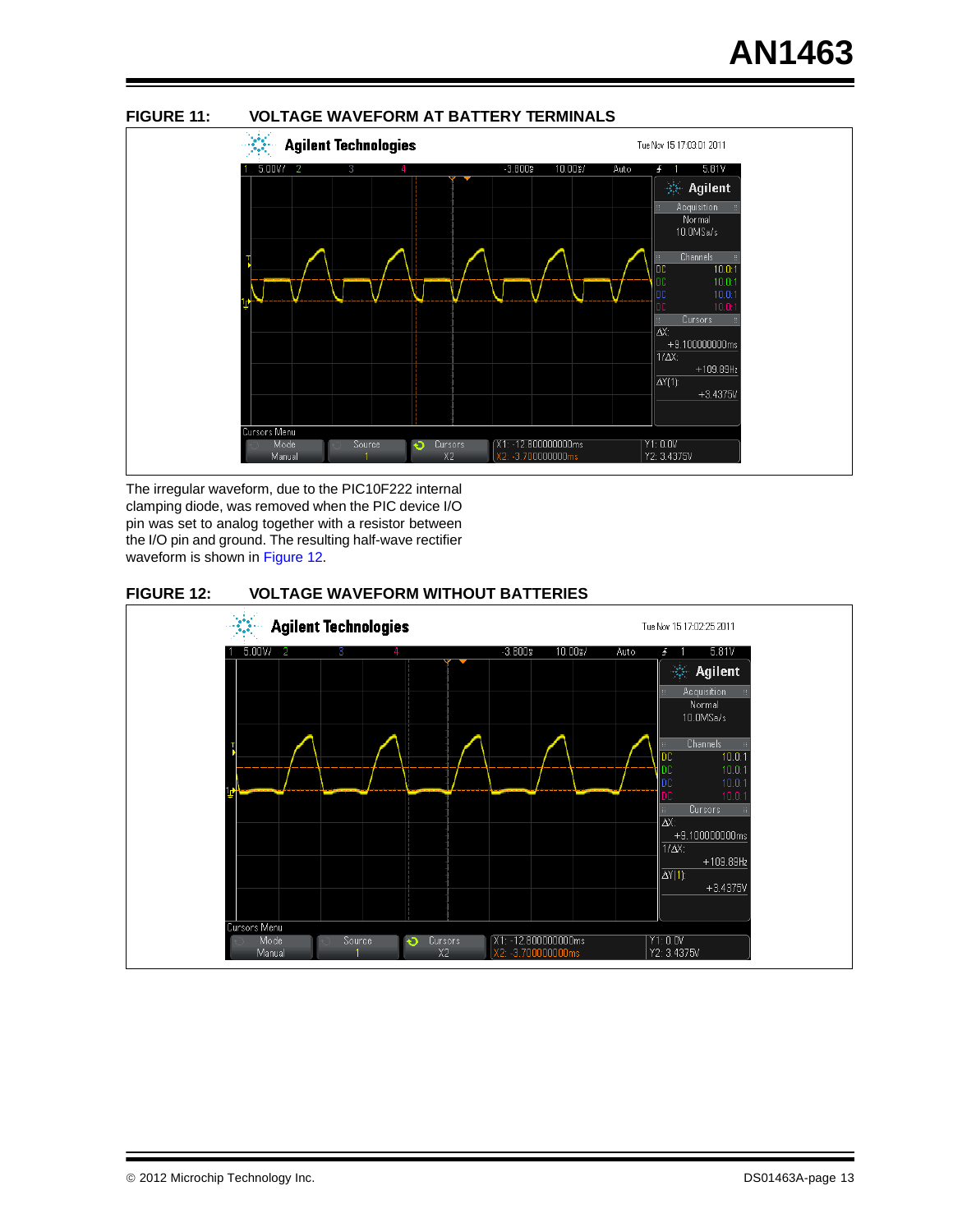The statistical distribution of a random sampling of the voltage without the batteries is shown in [Figure 13.](#page-13-0) The theoretical specification based on "no batteries" and factoring in the ADC error gives the following specification:

It is obvious that this distribution is abnormal and the spread of the data-points would not lend itself well to the six sigma process control concept outlined earlier.

- Nominal: 0
- Upper Specification Limit (USL): 3

<span id="page-13-0"></span>

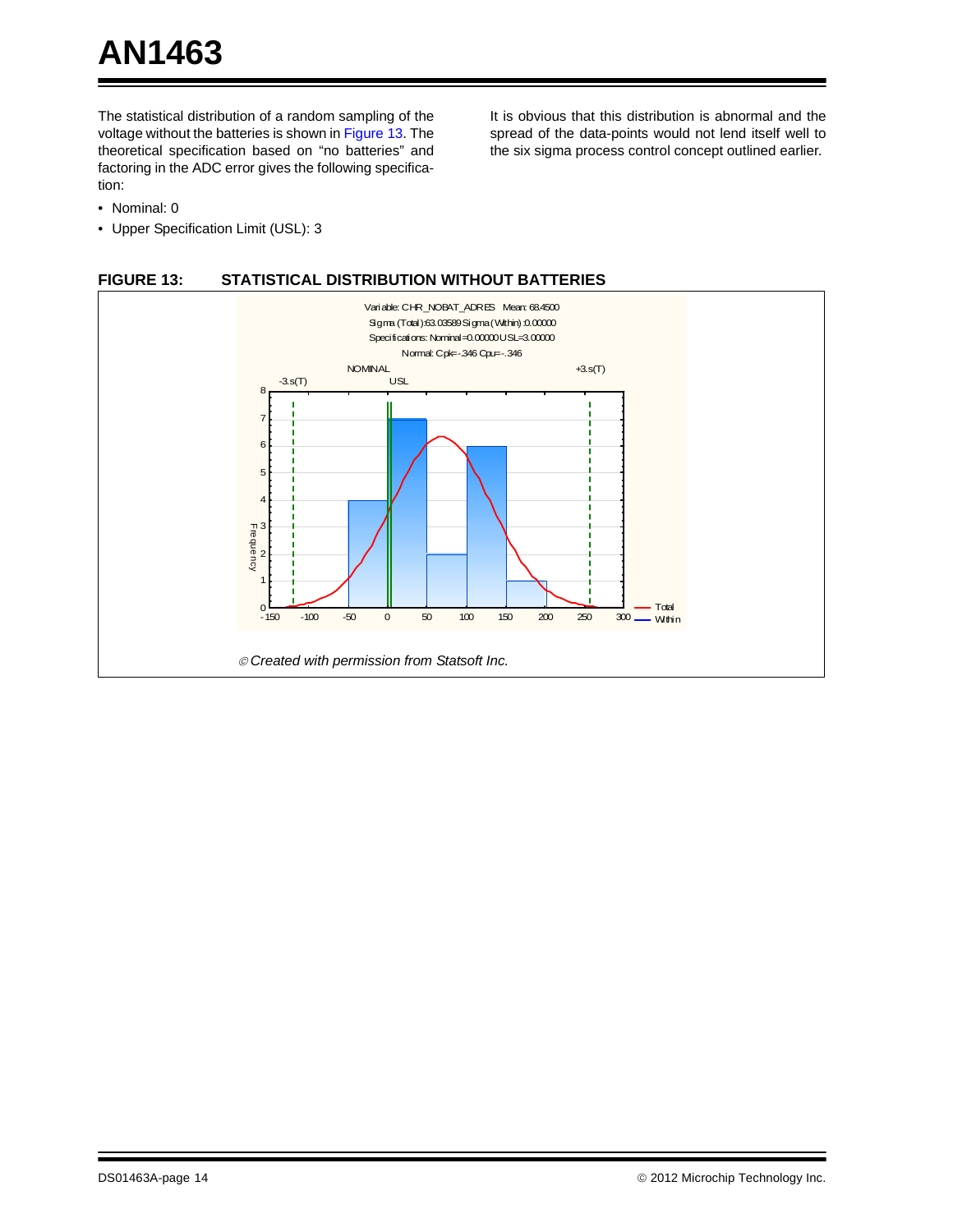# **NO BATTERY AND FAULT DETECTION LOGIC**

[Figure 6](#page-14-0) allows easy visualization and facilitates development of a suitable algorithm to detect the abnormal conditions. A standard deviation of 7.23 based on test measurements is used to tabulate the spread. The typical conditions are:

- No battery
- Battery present Discharged Battery
- Battery present Fully charged Battery
- Primary battery
- Shorted or defective battery

The decision logic to detect the conditions above is described in conjunction with [Figure 14](#page-15-0).

#### <span id="page-14-0"></span>**TABLE 6: STATISTICAL SPREAD OF THE ADC MEASUREMENTS**

|        | <b>Battery</b><br>Low<br>Charge | <b>Battery</b><br><b>Fully</b><br>Charged       | <b>No</b><br><b>Battery</b> | <b>Primary</b><br>Cell |
|--------|---------------------------------|-------------------------------------------------|-----------------------------|------------------------|
| 0      |                                 |                                                 |                             |                        |
| 7.23   |                                 |                                                 |                             |                        |
| 14.46  |                                 |                                                 |                             |                        |
| 21.69  |                                 |                                                 |                             |                        |
| 28.92  |                                 |                                                 |                             |                        |
| 36.15  |                                 |                                                 |                             |                        |
| 43.38  |                                 |                                                 |                             |                        |
| 50.61  |                                 |                                                 |                             |                        |
| 57.84  |                                 |                                                 |                             |                        |
| 65.07  |                                 |                                                 |                             |                        |
| 72.3   |                                 |                                                 |                             |                        |
| 79.53  |                                 |                                                 |                             |                        |
| 86.76  |                                 |                                                 |                             |                        |
| 93.99  |                                 |                                                 |                             |                        |
| 101.22 |                                 |                                                 |                             |                        |
| 108.45 |                                 |                                                 |                             |                        |
| 115.68 |                                 |                                                 |                             |                        |
| 122.91 |                                 |                                                 |                             |                        |
| 130.14 |                                 |                                                 |                             |                        |
| 137.37 |                                 |                                                 |                             |                        |
| 144.6  |                                 |                                                 |                             |                        |
| 151.83 |                                 |                                                 |                             |                        |
| 159.06 |                                 |                                                 |                             |                        |
| 166.29 |                                 |                                                 |                             |                        |
| 173.52 |                                 |                                                 |                             |                        |
| 180.75 |                                 |                                                 |                             |                        |
| 187.98 |                                 |                                                 |                             |                        |
| 195.21 |                                 |                                                 |                             |                        |
| 202.44 |                                 |                                                 |                             |                        |
| 209.67 |                                 |                                                 |                             |                        |
| 216.9  |                                 |                                                 |                             |                        |
| 224.13 |                                 |                                                 |                             |                        |
| 231.36 |                                 |                                                 |                             |                        |
| 238.59 |                                 |                                                 |                             |                        |
| 245.82 |                                 |                                                 |                             |                        |
| 253.05 |                                 |                                                 |                             |                        |
| 260.28 |                                 | This region is outside the 8-bit limit and will |                             |                        |
| 267.51 | return 0xFF                     |                                                 |                             |                        |
| 274.74 |                                 |                                                 |                             |                        |
| 281.97 |                                 |                                                 |                             |                        |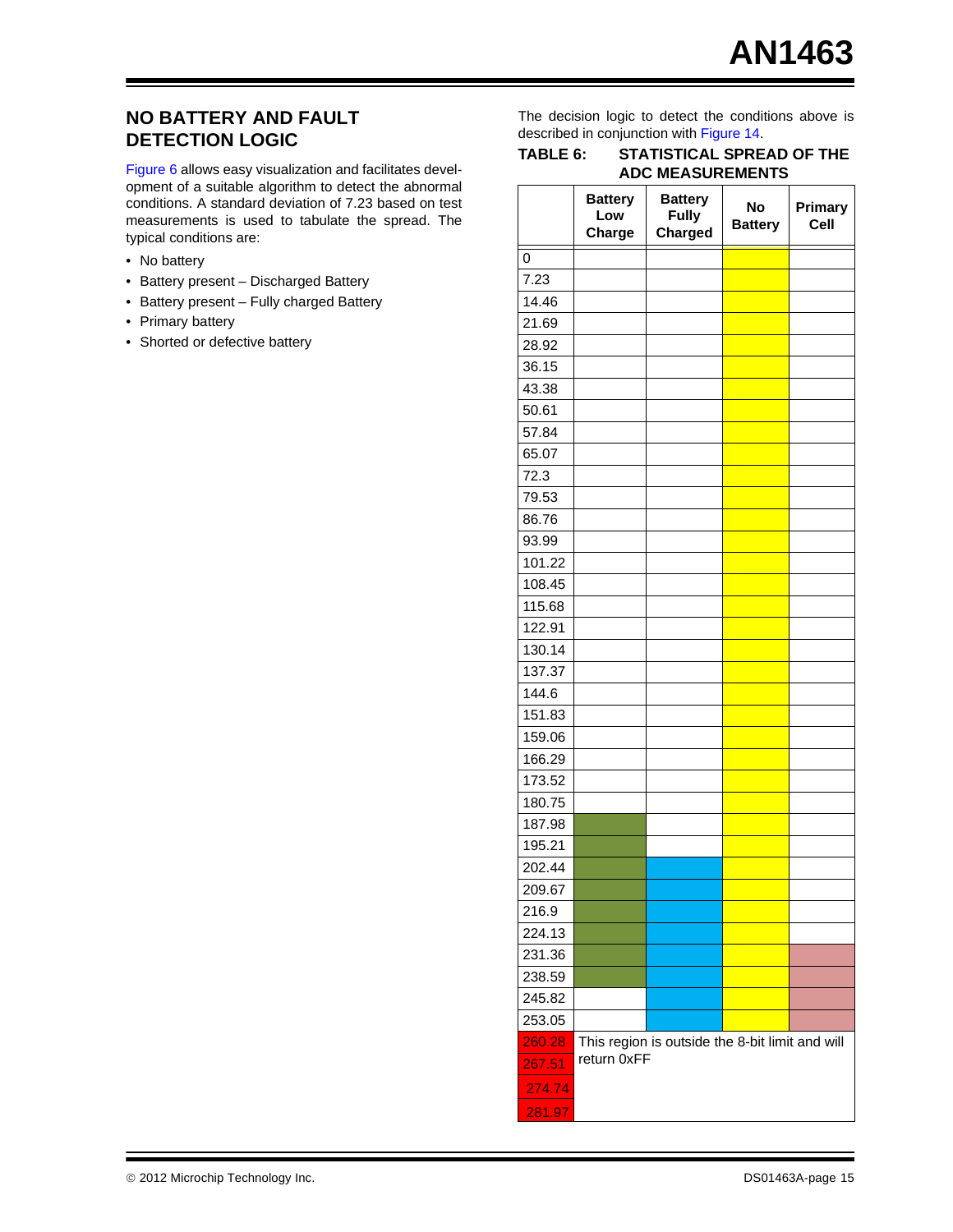# **NO BATTERY DETECTION**

Since a "no battery" condition can result in values across the entire range of the ADC values, as seen in [Table 6,](#page-14-0) the presence of a voltage below the battery absence value is taken as "no battery" and the corresponding LED is turned off. In the current firmware, the decimal value 50 was taken as a battery absent value. No further readings are taken on this channel unless the charger is reset by recycling power.

# **FAULT CONDITION**

Primary batteries, fully charged batteries and shorted batteries represent Fault conditions. The overlap in voltage values between primary and fully charged batteries make it difficult to distinguish these two types of batteries using the current algorithm. To prevent spurious Fault conditions being recorded, the algorithm takes repeated samples at regular intervals for a period of time and a corresponding counter is incremented as shown in [Figure 14](#page-15-0). A fault is reported only after repeated Fault conditions have been detected over this period. The acceptable range for a good battery is values between  $V_{min}$  and  $V_{max}$ .

V<sub>min</sub> – Minimum Battery Voltage

V<sub>max</sub> – Maximum Battery Voltage

# **PRIMARY BATTERIES**

Primary batteries are rated at 1.5 volts, and adding two batteries in series would always result in the maximum charger voltage, in some cases in excess of 3.0V. The ADC will a return value of  $0xFF$ . A discharged primary battery would have a value lower then 1.5V. However, when charged even at low charge currents, the terminal voltage would quickly rise. If the battery is not removed, the pressure build-up will rupture the seals, causing the electrolyte to leak.

# **FULLY CHARGED BATTERIES**

In a fast charger, the inflection of the voltage profile corresponding to full charge is detected and the charger will reduce the current to a trickle charge value and display that the battery is already charged. However, in this concept, the low charge current will not return discernible inflection points. Hence, a simple logic indicating a fault was implemented.

If the voltage is still higher than the predefined threshold for  $V_{\text{max}}$  over the time frame defined by the FAULT\_COUNTER\_HIGH register, then the fault flag is set.

The current algorithm is unable to distinguish between a primary and a fully charged NiMH cell because the voltages overlap. Yet, when the end-user sees a fault indication on the LED for a fully charged NiMH cell, this would be a reasonable alert on the battery status.

# **SHORTED BATTERIES**

Batteries which are internally shorted would have 0V or voltage levels below 0.9V, even after being charged for some time. The charger checks for the battery status one minute after Power On, and then subsequently at regular intervals defined in the software. As there is no absolute method to distinguish between a shorted battery and a discharged battery, the algorithm monitors the voltage for a considerably longer period of time than the condition for primary/fully charged batteries.

If the voltage is still lower than the predefined threshold for  $V_{\text{min}}$  over the time frame defined by the FAULT\_COUNTER\_LOW register, then a fault flag is set. This feature facilitates a fully discharged NiMH battery to be charged without spurious faults being triggered.

<span id="page-15-0"></span>



# **PCB LAYOUT**

A small single layer PCB using easily available SMT components and a PIC10F222 (SOT23 size) can be implemented in a commercial trickle charger as shown in [Figure 15.](#page-15-1) [Figure 16](#page-16-1) shows the components placement.

<span id="page-15-1"></span>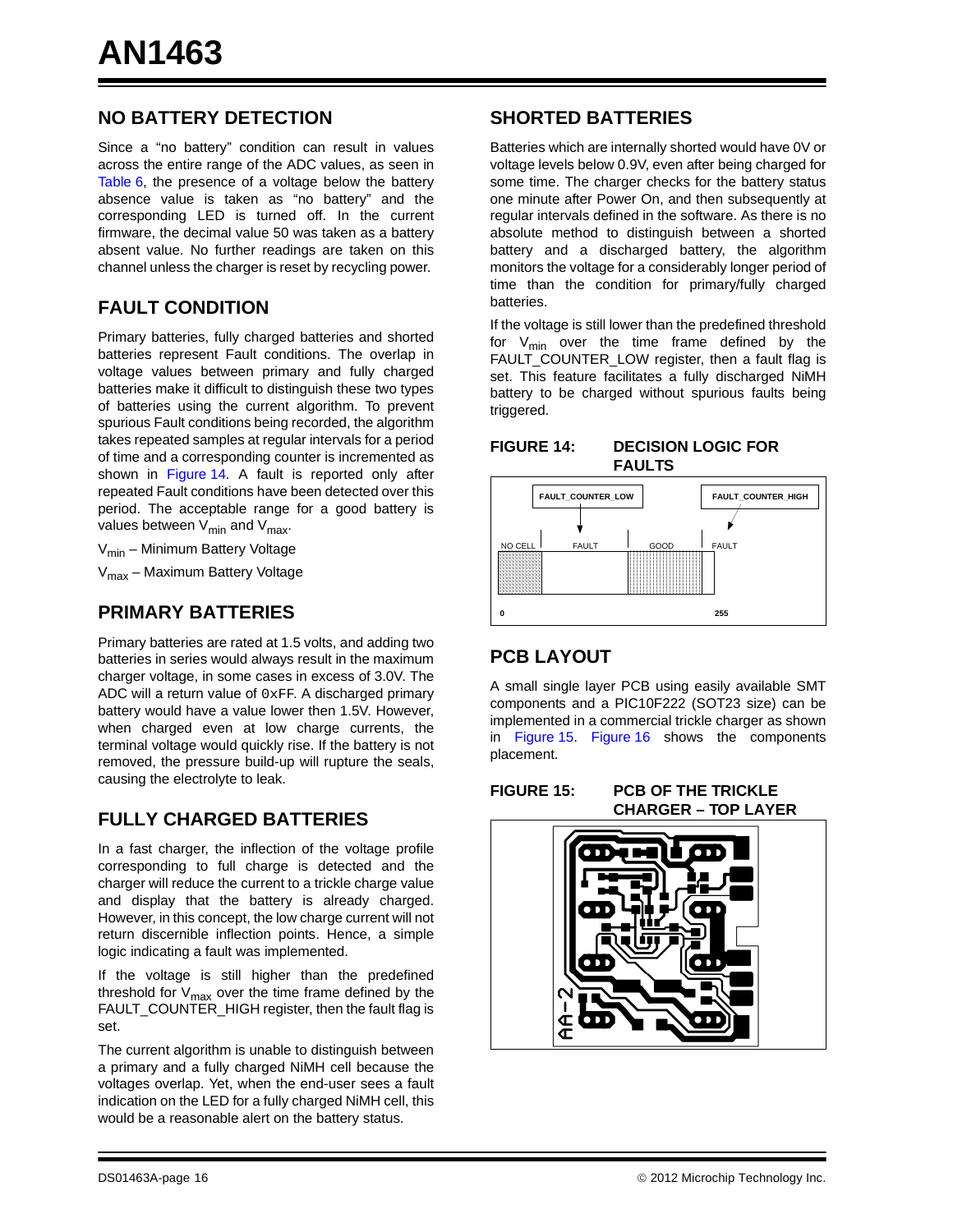<span id="page-16-1"></span>

# **RESULTS AND DISCUSSIONS**

This application note describes the design and implementation of a low-cost, intelligent trickle charger. The use of statistical techniques to facilitate the development of a robust algorithm was explored. This technique can be enhanced by incorporating more complex fault detection algorithm in a future design. The modular firmware based on relocatable code facilitates scalability.

A 2000 mAH battery will need about 14 hours to charge fully at 0.1C using the 50/60 Hz transformer-based charger, bearing in mind the mains voltage fluctuations and the reduction in charge current as the battery voltage rises.

Currently, batteries with 2600 mAH rating are available, and increasing the charge current using a conventional 50/60 Hz transformer may not be aesthetically or weight-wise feasible. A switched-mode power supply will be required. The safety compliance, EMI compliance and interference to the PIC10F within the space constraints of such a charger would have to be investigated. The added benefit is the universal mains input for a world traveller.

# **CONCLUSIONS**

The viability of adding intelligence to a low-cost NiMH charger was demonstrated using the PIC10F222.

# **MEMORY REQUIREMENTS**

Program memory: 340 words Data memory: 17 bytes

# **ACKNOWLEDGEMENT**

Microchip appreciates the support provided by Hahnel Industries, Bandon, Co Cork, Ireland.

# <span id="page-16-0"></span>**REFERENCES**

- [1] *Journal of Power Sources 112* (2002)298-306 *An experimental and modelling study of isothermal charge/discharge behaviour of commercial NiMH cells –* Y.H.Pan, V.Srinivasan, C.Y.Wang – Elsevier B.V
- [2] *Embedded Multitasking. Newnes Publishing –* Keith Curtis
- [3] *Six Sigma Producibility Analysis and Process Characterization* – Mikel J.Harry, J.Ronald Lawson
- [4] *STATISTICS Methods and Applications*, Statsoft Ltd. – Thomas Hill, Pawel Lewicki
- [5] StatSoft, Inc. (2012). *STATISTICA (Data Analysis Software System), version10,* www.statsoft.com
- [6] *Pergamon, Electrochimica Acta 44(1999) 4525 – 4541, Modeling Discharge and Charge Characteristics of Nickel-Metal Hydride Batteries* – W.B.Gu, C.Y.Wang, S.M.Li, MM.Geng, B.Y.Liaw

**Microchip Documents** (http://www.microchip.com)

- [7] AN960, "*New Components and Design methods Bring Intelligence to Battery Charger Applications*" – Terry Cleveland, Catherine Vannicola, Microchip Technology Inc.
- [8] AN1088, "*Selecting the Right Battery System for Cost Sensitive Portable Applications While Maintaining Excellent Quality*" – Brian Chu, Microchip Technology Inc.
- [9] AN1384, "*NiMH Battery Charger Application Library*" – Mihnea Rosu-Hamzescu; Microchip Technology Inc.
- [10] AN1137, "*Using the MCP1631 Family to Develop Low-Cost Battery Chargers*" – Terry Cleveland; Microchip Technology Inc.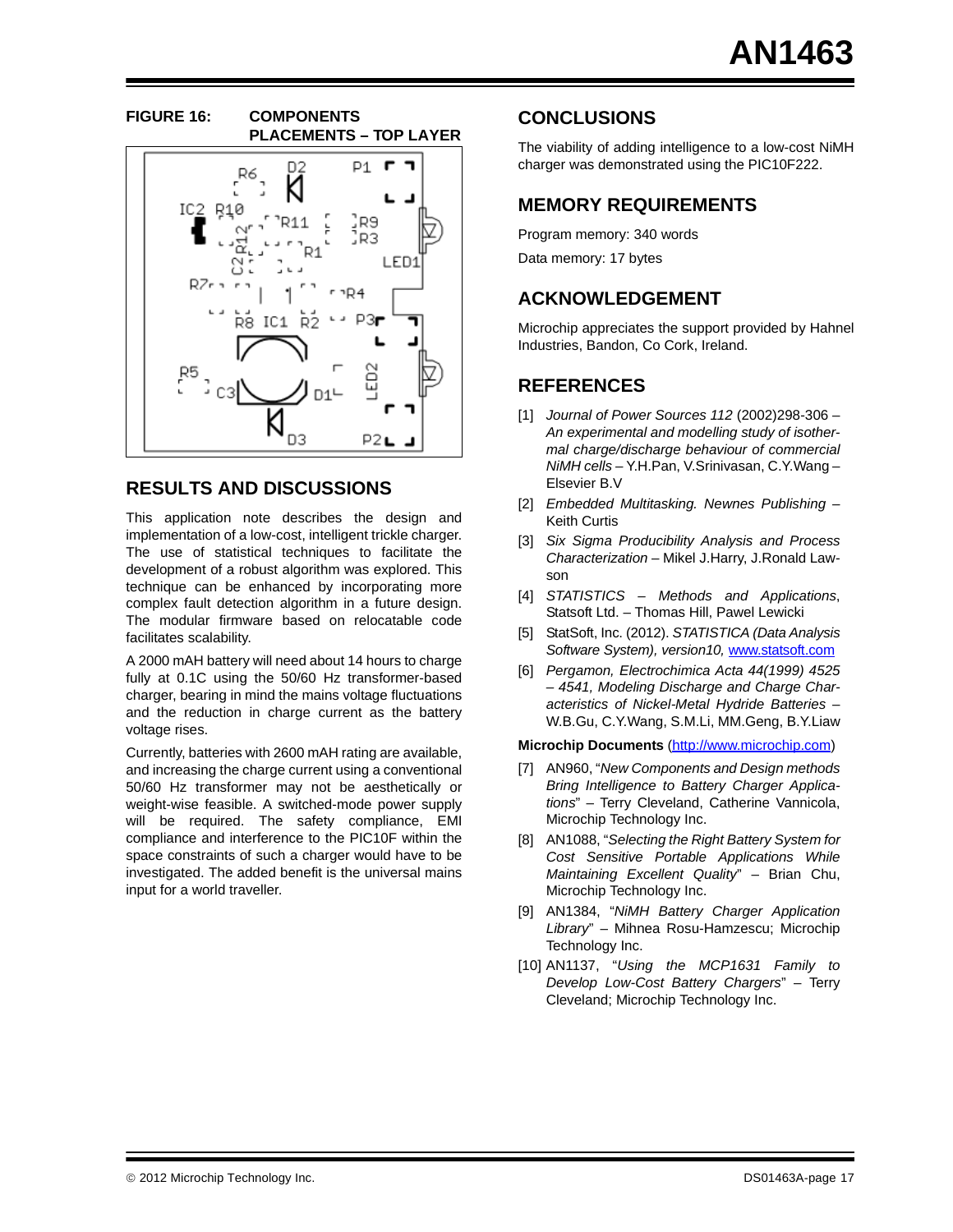# **AN1463**

**NOTES:**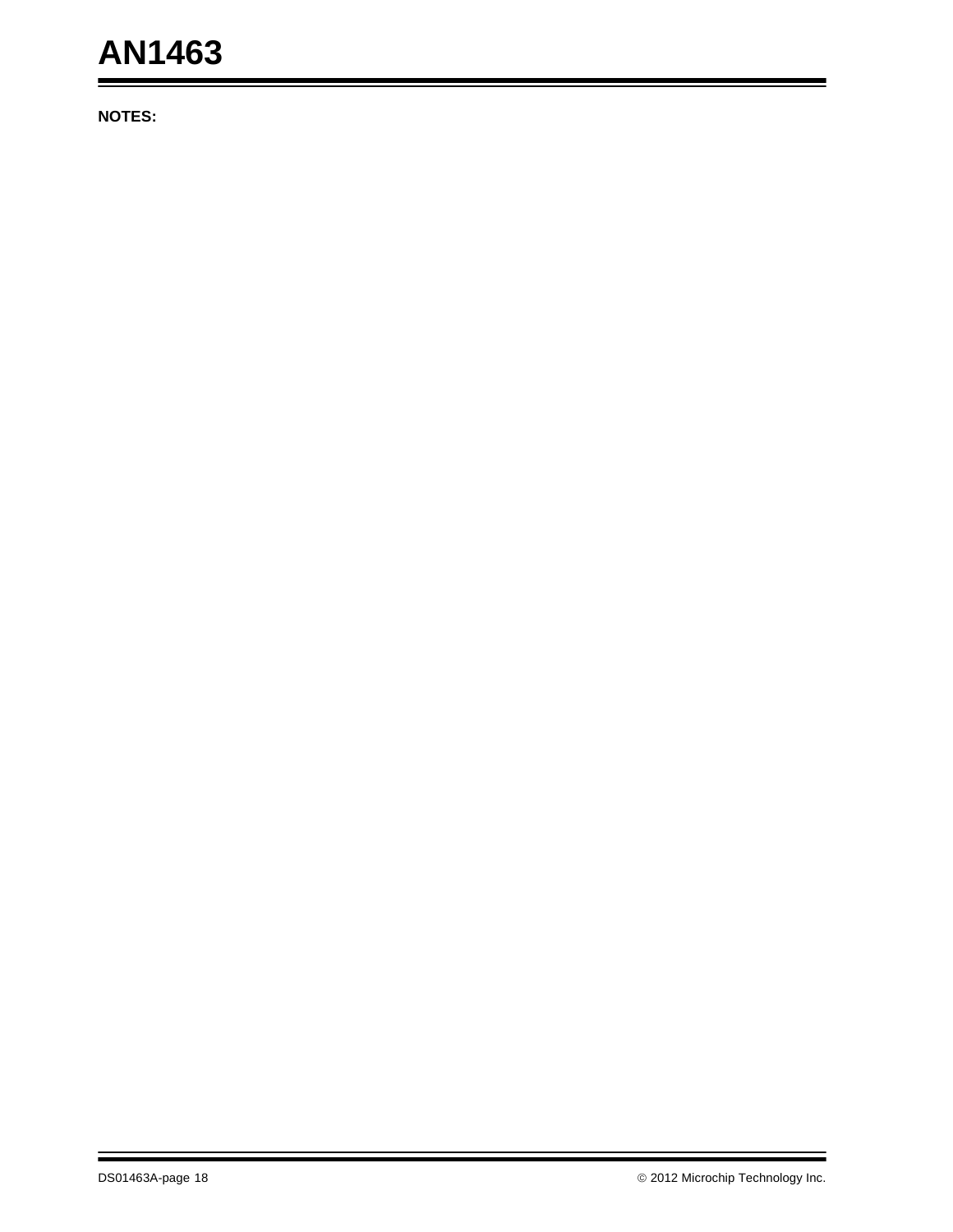#### **Note the following details of the code protection feature on Microchip devices:**

- Microchip products meet the specification contained in their particular Microchip Data Sheet.
- Microchip believes that its family of products is one of the most secure families of its kind on the market today, when used in the intended manner and under normal conditions.
- There are dishonest and possibly illegal methods used to breach the code protection feature. All of these methods, to our knowledge, require using the Microchip products in a manner outside the operating specifications contained in Microchip's Data Sheets. Most likely, the person doing so is engaged in theft of intellectual property.
- Microchip is willing to work with the customer who is concerned about the integrity of their code.
- Neither Microchip nor any other semiconductor manufacturer can guarantee the security of their code. Code protection does not mean that we are guaranteeing the product as "unbreakable."

Code protection is constantly evolving. We at Microchip are committed to continuously improving the code protection features of our products. Attempts to break Microchip's code protection feature may be a violation of the Digital Millennium Copyright Act. If such acts allow unauthorized access to your software or other copyrighted work, you may have a right to sue for relief under that Act.

Information contained in this publication regarding device applications and the like is provided only for your convenience and may be superseded by updates. It is your responsibility to ensure that your application meets with your specifications. MICROCHIP MAKES NO REPRESENTATIONS OR WARRANTIES OF ANY KIND WHETHER EXPRESS OR IMPLIED, WRITTEN OR ORAL, STATUTORY OR OTHERWISE, RELATED TO THE INFORMATION, INCLUDING BUT NOT LIMITED TO ITS CONDITION, QUALITY, PERFORMANCE, MERCHANTABILITY OR FITNESS FOR PURPOSE**.** Microchip disclaims all liability arising from this information and its use. Use of Microchip devices in life support and/or safety applications is entirely at the buyer's risk, and the buyer agrees to defend, indemnify and hold harmless Microchip from any and all damages, claims, suits, or expenses resulting from such use. No licenses are conveyed, implicitly or otherwise, under any Microchip intellectual property rights.

# **QUALITY MANAGEMENT SYSTEM CERTIFIED BY DNV**   $=$  **ISO/TS 16949**  $=$

#### **Trademarks**

The Microchip name and logo, the Microchip logo, dsPIC, KEELOQ, KEELOQ logo, MPLAB, PIC, PICmicro, PICSTART, PIC<sup>32</sup> logo, rfPIC and UNI/O are registered trademarks of Microchip Technology Incorporated in the U.S.A. and other countries.

FilterLab, Hampshire, HI-TECH C, Linear Active Thermistor, MXDEV, MXLAB, SEEVAL and The Embedded Control Solutions Company are registered trademarks of Microchip Technology Incorporated in the U.S.A.

Analog-for-the-Digital Age, Application Maestro, BodyCom, chipKIT, chipKIT logo, CodeGuard, dsPICDEM, dsPICDEM.net, dsPICworks, dsSPEAK, ECAN, ECONOMONITOR, FanSense, HI-TIDE, In-Circuit Serial Programming, ICSP, Mindi, MiWi, MPASM, MPLAB Certified logo, MPLIB, MPLINK, mTouch, Omniscient Code Generation, PICC, PICC-18, PICDEM, PICDEM.net, PICkit, PICtail, REAL ICE, rfLAB, Select Mode, Total Endurance, TSHARC, UniWinDriver, WiperLock and ZENA are trademarks of Microchip Technology Incorporated in the U.S.A. and other countries.

SQTP is a service mark of Microchip Technology Incorporated in the U.S.A.

All other trademarks mentioned herein are property of their respective companies.

© 2012, Microchip Technology Incorporated, Printed in the U.S.A., All Rights Reserved.



#### ISBN: 9781620764886

*Microchip received ISO/TS-16949:2009 certification for its worldwide headquarters, design and wafer fabrication facilities in Chandler and Tempe, Arizona; Gresham, Oregon and design centers in California and India. The Company's quality system processes and procedures are for its PIC® MCUs and dsPIC® DSCs, KEELOQ® code hopping devices, Serial EEPROMs, microperipherals, nonvolatile memory and analog products. In addition, Microchip's quality system for the design and manufacture of development systems is ISO 9001:2000 certified.*